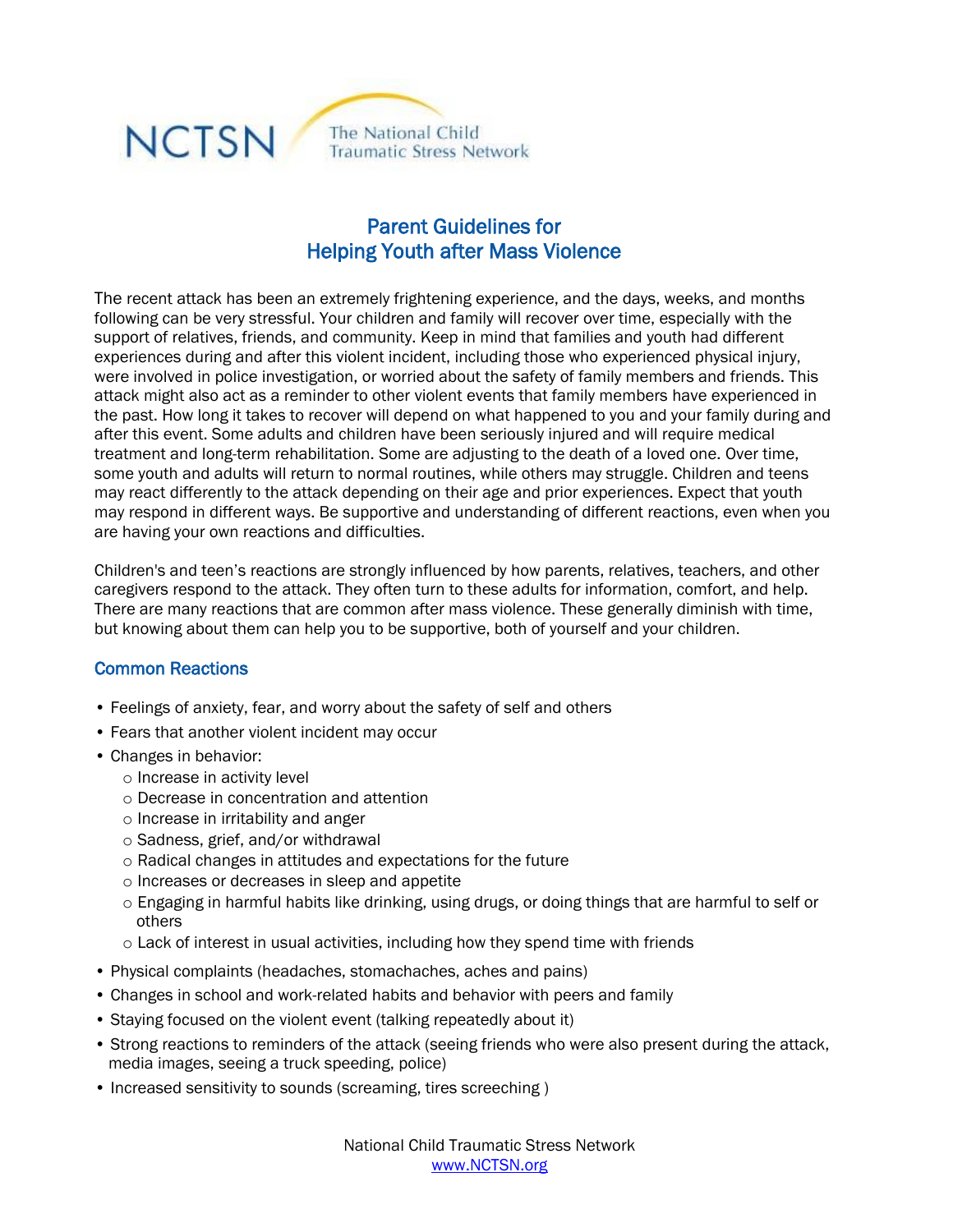## Things I Can Do for Myself

- Take time to reflect how this attack has impacted you. Take a few moments for yourself so you can express your own emotions and also find the words you want to use to your children about what happened.
- Take care of yourself. Do your best to drink plenty of water, eat regularly, and get enough sleep and exercise.
- Help each other. Take time with other adult relatives, friends, or members of the community to talk or support each other.
- Put off major decisions. Avoid making any unnecessary life-altering decisions during this time.
- Give yourself a break. Take time to rest and do things that you like to do.

## Things I Can Do for My Children

- Spend time talking with your children. Let them know that they are welcome to ask questions and express their concerns and feelings. You should remain open to answering new questions and providing helpful information and support. You might not know all the answers and it is OK to say that. At the same time, don't push them to talk if they don't want to. Let them know you are available when they are ready.
- Find time to have these conversations. Use time such as when you eat together or sit together in the evening to talk about what is happening in the family as well as in the community. Try not to have these conversations close to bedtime, as this is the time for resting.
- Promote your children's self-care. Help children by encouraging them to drink enough water, eat regularly, and get enough rest and exercise. Let them know it is OK to take a break from talking with others about the recent event or from participating in any of the community events.
- Help children feel safe. Talk with children about their concerns over safety and discuss changes that are occurring at school and in the community to promote safety. Encourage your children to voice their concerns to you or to teachers at school. If they know the circumstances of the attack, encourage them to talk with you if they have continued worry so you can help to differentiate what happened during the attack and what they are worried about now.
- Maintain expectations or "rules." Stick with family rules, such as curfews, checking in with you while with friends, and keeping up with homework and chores. On a time-limited basis, keep a closer watch on where teens are going and what they are planning to do to monitor how they are doing. Assure them that the extra check-in is temporary, just until things stabilize.
- Address acting out behaviors. Help teens understand that "acting out" behaviors are a dangerous way to express strong feelings over what happened. Examples of "acting out include intentionally cutting oneself, driving recklessly, engaging in unprotected sex, and abusing drugs or alcohol. You can say something like, "Many children and adults feel out of control and angry right now. They might even think drinking or taking drugs will help somehow. It's very normal to feel that way - but it's not a good idea to act on it." Talk with children about other ways of coping with these feelings (distraction, exercise, writing in a journal, spending time with others).
- Limit media and social media exposure. Protect your teen from too much media coverage and social media about the incident, including on the Internet, radio, television, or other technologies (e.g., texting, Facebook, Twitter). Explain to them that media coverage and social media technologies can

National Child Traumatic Stress Network www.NCTSN.org